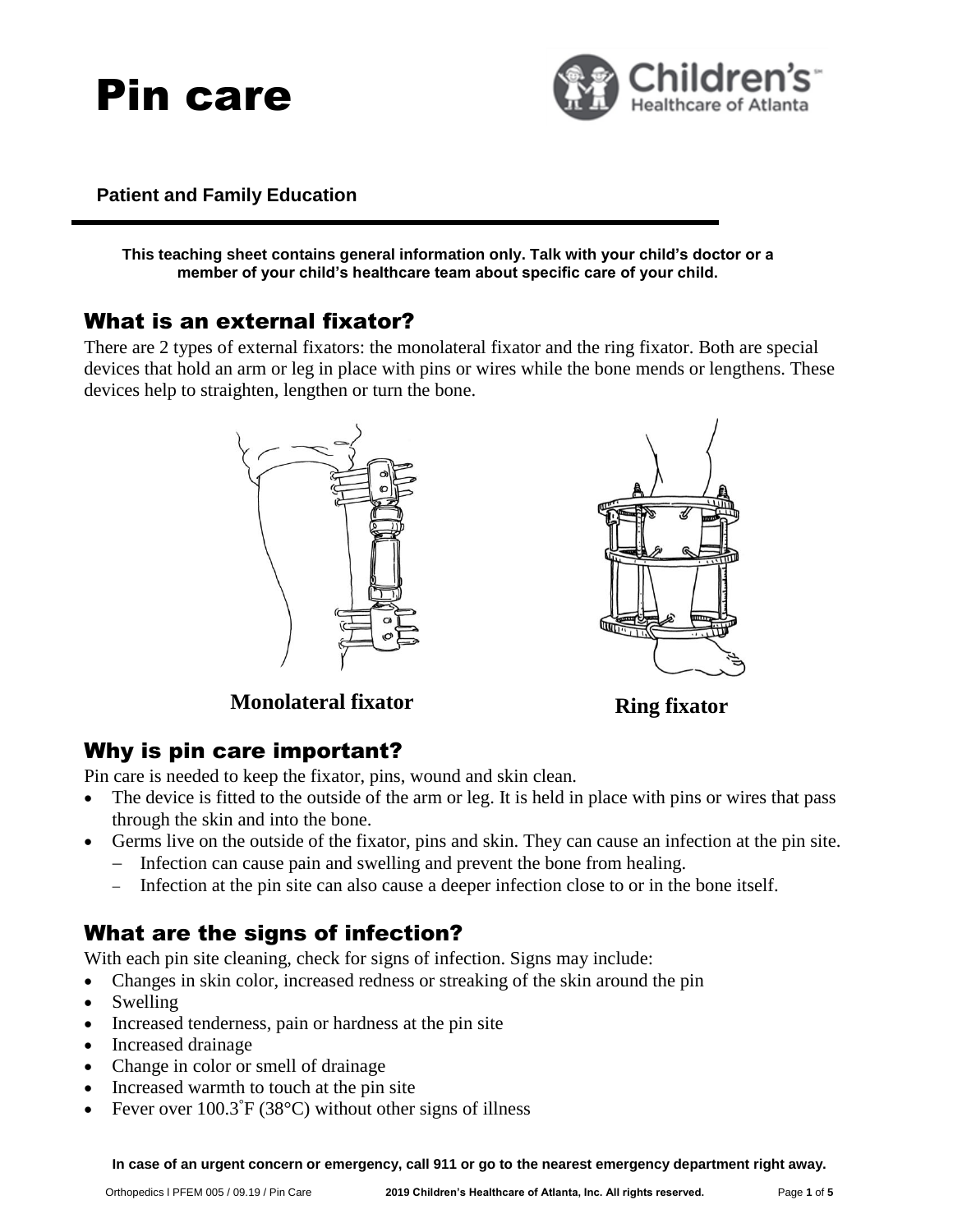### What supplies do I need to do pin care?

- Sterile saline (salt water)
- Clean cotton swabs
- 4 x 4 gauze pads, if there is drainage
- New, soft bristle toothbrush
- 2 clean, dry towels
- Foam sponges for ring fixator device, if ordered by your doctor
- Roll of surgical tape

## How do I clean the pin sites and wound?

Clean your child's pin sites and wound as your doctor tells you. Some general guidelines include:

- 1. Gather all of the supplies.
- 2. Wash your hands well with soap and water for 20 seconds.
- 3. Place a clean, dry towel under the arm or leg.
- 4. Wipe any drainage or loose crust from around the pin with a clean cotton swab.
- 5. Dip a clean cotton swab into the sterile saline. Clean the skin around the pin in a circular motion. Push the skin down and away from the pin. This prevents the drainage from building up at the pin sites. It also keeps the skin from sticking to the pins. **Make sure no crust is left at the pin site or on the skin around the pin.**
- 6. Repeat these steps for each pin and wire site. Use a clean cotton swab for each pin site. Do not touch or use the same swab from one site to another.
- 7. If you have an incision or wound where the bone was cut:
	- − Stitches or Steri-Strips may be used to close the wound.
	- − Check the site closely for any signs of infection. Change the bandage only if there is excess drainage, if it has fallen off or as your doctor tells you.



**Use a cotton swab to clean skin around pin site**

**In case of an urgent concern or emergency, call 911 or go to the nearest emergency department right away.**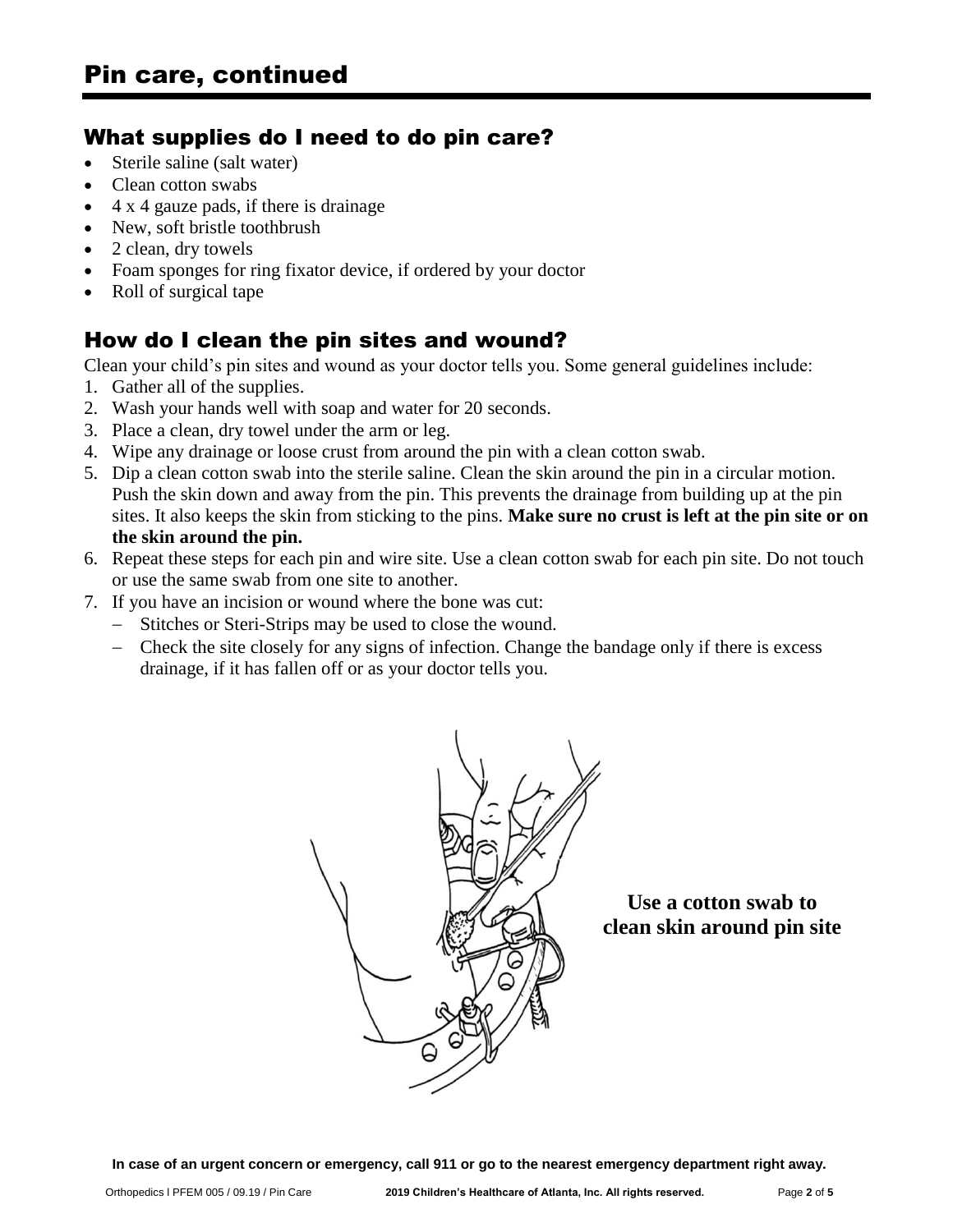### How do I clean the pins and wires?

Clean your child's pin sites and wound as your doctor tells you. Some general guidelines include:

- 1. Dip a clean cotton swab and soft bristle toothbrush into the sterile saline. Clean the exposed metal parts of each pin and wire all the way up to the fixator and down to the skin. **Remove all crust, dried blood and scabs from the pins and wires.**
- 2. If the crust is hard to remove with the cotton swab, gently scrub the pins and wires with the soft bristle toothbrush. Wipe clean with a new cotton swab.
- 3. Extra cleaning may be needed on pins with threads or screw lines.
- 4. Rinse the toothbrush and container with sterile saline after each cleaning. Wipe them dry, and store them in a clean area.



**Use a toothbrush to clean pins and wires**

## How do I clean the external fixator device?

- 1. Use a clean cotton swab or clean washcloth soaked with sterile saline to clean the device. Remove all dust or dirt.
- 2. Dry with a clean towel.
- 3. Once your doctor says it is OK, you may shower or bathe.
	- − In the shower or tub, gently clean the fixator with soap and water. Dry with a clean towel.
	- − Also, clean the pin sites and pins as you have been taught. Use a clean, soft bristle toothbrush to remove crust, dried blood and scabs if needed.
	- − If your doctor says it is OK, you may add a little baking soda to the bath water to help soften the crust around the pins.

## How do I make sterile saline?

You may buy sterile saline (salt water) in the drug store, or you can make your own at home. To make your own:

- 1. Wash your hands well with soap and water for 20 seconds.
- 2. Add one-quarter (¼) level teaspoon of salt to 1 cup of clean tap water. Do not use iodized salt. Mix well with a spoon.

**In case of an urgent concern or emergency, call 911 or go to the nearest emergency department right away.**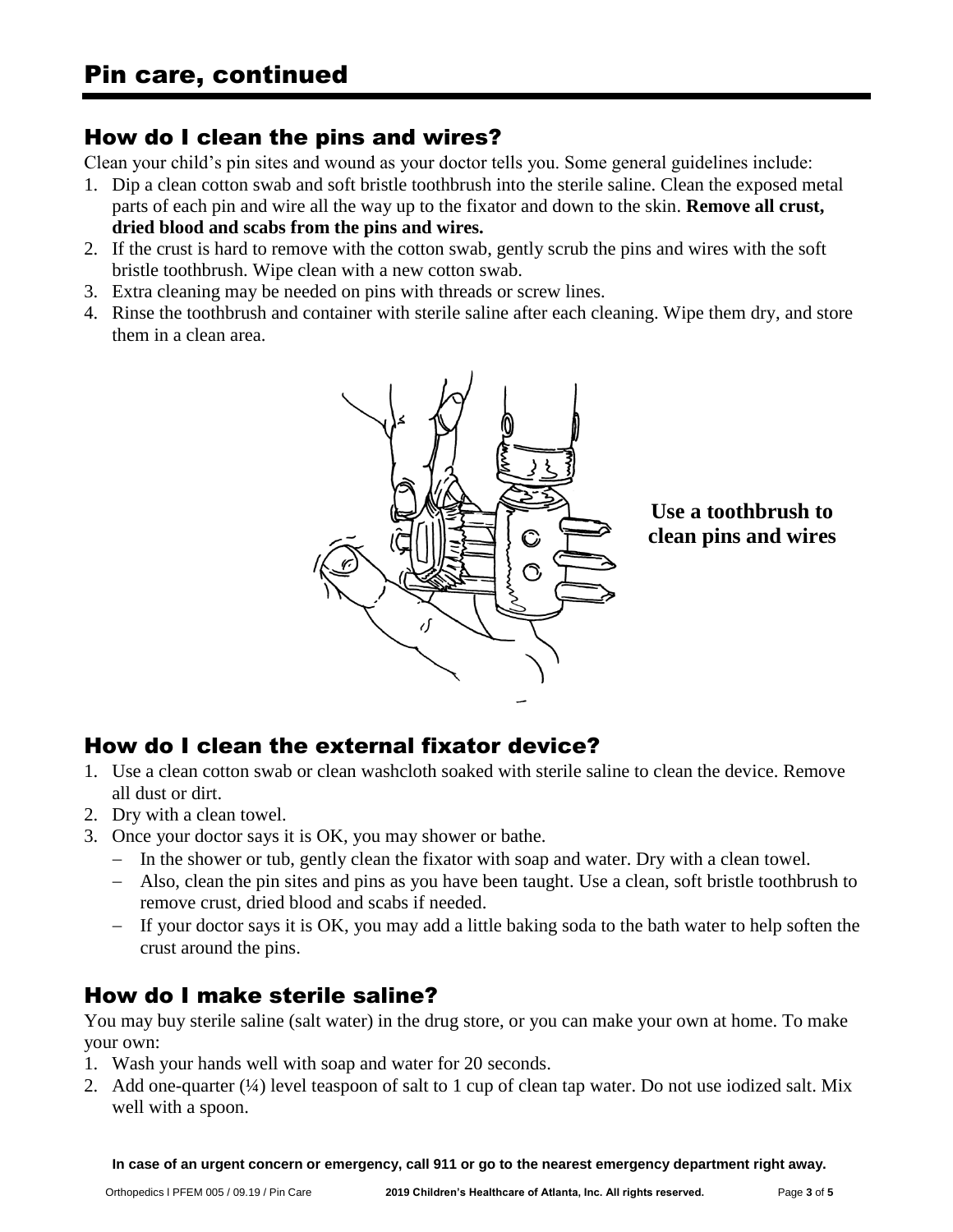- 3. Pour this mixture into a clean glass jar. Screw the lid on **loosely**.
- 4. Place the jar in a pan of water. Make sure the water level in the pan is at least three-quarters  $(34)$  of the height of the jar.
- 5. Put a lid on the pan. Bring the water to a boil. Boil for 25 minutes.
- 6. Allow to cool. Remove the jar, and tighten the lid.
- 7. Label the jar with the date and time. Store it in the refrigerator.
- 8. After 3 days, throw away the saline, and make a new batch. Also throw away the saline if it becomes discolored or cloudy.

# How can I protect the pin sites, bandages and dressings?

- Right after the surgery, the pin sites and wires are wrapped in 4 x 4 gauze bandages.
- Apply clean 4 x 4 gauze bandages after each cleaning if there is drainage from the pin site.
	- − Unfold the gauze square, making it long (4 x 8). Make small lengthwise folds so it is about 1 x 8.
	- − Wrap the longer, thicker gauze around the pin site.
	- − Secure with a small piece of surgical tape.
- As you heal, the drainage from the pin sites decreases, and you may not need the gauze dressings. Your doctor can tell you when dressings are no longer needed.
- Drainage may increase after exercise, walking, increased activity and pin care. Do not worry this is normal.

## How can I manage pain?

- Your doctor may give you a prescription for pain medicine to use at home. If you need a refill, call your doctor. You should need less pain medicine over time.
- You may use acetaminophen (Tylenol or less costly store brand) or ibuprofen (Motrin, Advil or less costly store brand) for pain once you no longer need your prescription pain medicine. Follow the directions on the box carefully, or ask your child's doctor how much medicine to give. **DO NOT:**

#### − Give your child more than 5 doses of acetaminophen in a 24-hour period.

- − Give acetaminophen to babies younger than 3 months old without talking with your child's doctor.
- − Give ibuprofen to babies younger than 6 months old without talking with your child's doctor.
- − Give acetaminophen and ibuprofen together.
- − Alternate these medicines.
- Raise the fixator arm or leg on pillows to help decrease swelling. This should help lessen pain.
- Other things that can help:
	- − Play a favorite game.
	- − Watch TV or DVD, or listen to music.
	- − Relax and "float" in your mind.
	- − Massage gently around the fixator area with your fingers.
	- − Imagine doing your favorite thing in a faraway place, like the beach.
	- − Talk with friends.